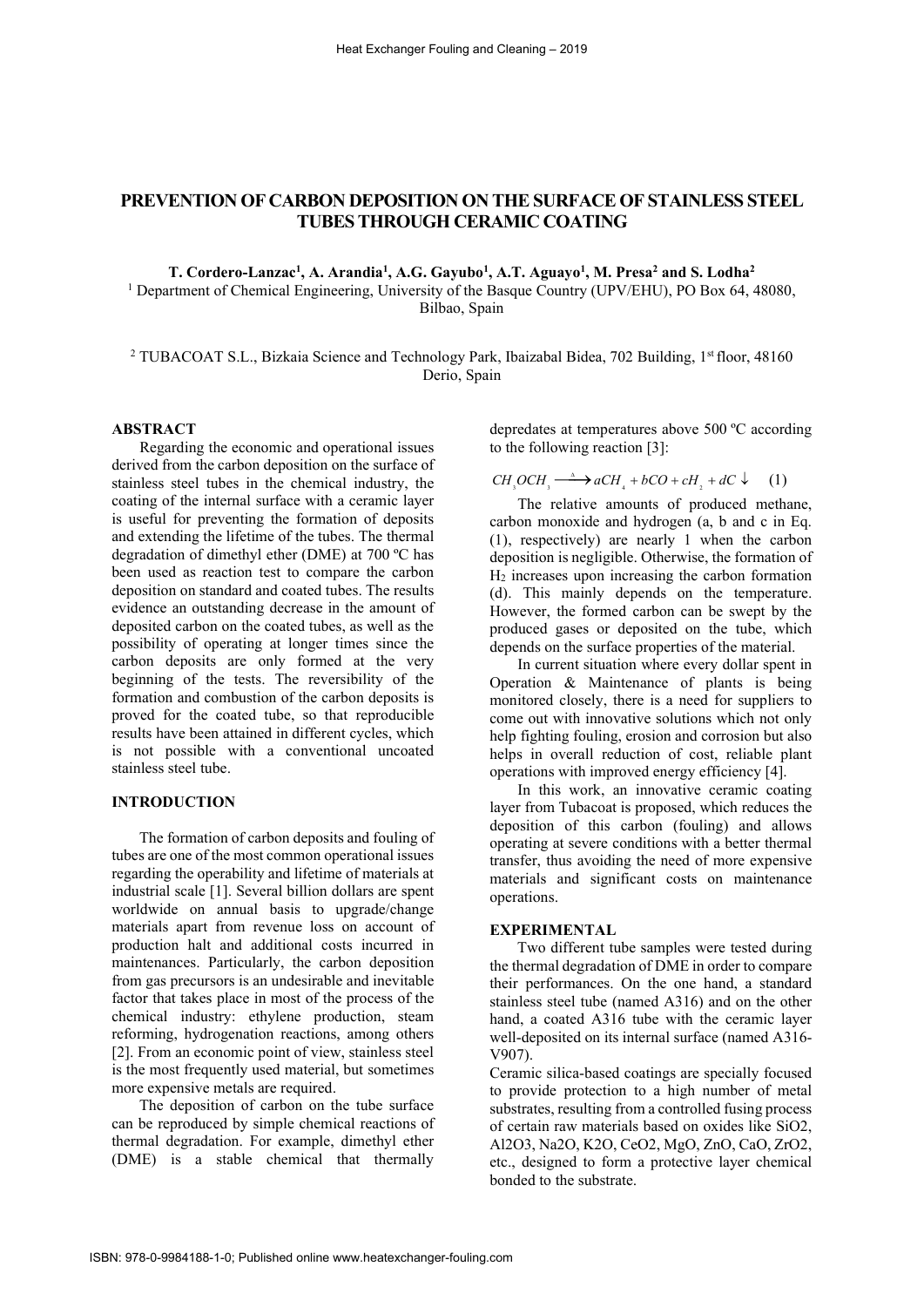The conventional coating process involves the preparation of the formulation by blending raw materials in a suitable formulation to meet the requirements of the coated piece, followed by a pretreatment of the workpiece to be coated (usually sandblasting as a simple step), in order to remove impurities from the metal surface followed the deposition of ceramic formulation (completely free of VOCs) on the piece. The most commonly application technologies are Spray coating, Dipping, Flow coating, Electrophoretic deposition and Powder electrostatic deposition. In this work dipping coating technology has been used as an environmental friendly industrial technique to obtain a very smooth surface finishing. Finally, a thermal treatment between 700-1000 °C is needed in order to consolidate the ceramic silica-based coatings on the metal substrate. After the sintering process, the consolidated coating develops a series of key properties for its performance as effective protection in aggressive environments. Thus, with an approximate layer of 150 μm, it forms a stable barrier of high hardness, resistant to temperature and thermal shock and inert to most chemical agents for industrial use. In addition, thanks to a surface finish with low roughness that does not require any surface refining process, it prevents the adhesion of ashes or byproducts of the process.

Experiments of carbon deposition were carried out in automated PID (Process Integral Development Eng & Tech) equipment provided with an oven that allows the controlled heating up to 800 ºC of tube samples of 2.54 cm of external diameter, 45.5 cm of total length and 26 cm of effective heated length. The apparatus was provided with TOHO TTM-005 controllers for the temperature and pressure and with mass flow controllers able to feed reactive and inert gases: (i) dimethyl ether (DME, Air Liquide, 99.99%) as reactive gas; (ii)  $N_2$  (Air Liquide, 99.99%) as inert gas, and; (iii) purified air (Carburos Metálicos, 99.99%) as comburent. The equipment was couple in line with a gas chromatograph (microGC, Varian 4900) for analyzing the composition of the gas stream at the outlet of the system. The analyzed gases were:  $H_2$ ,  $N_2$ ,  $CO$ ,  $CO_2$ ,  $CH_4$ ,  $H_2O$  and DME.

Previous experiments of DME degradation with an increasing temperature ramp (Fig. 1) demonstrate that a total degradation of DME is observed at 700 ºC for both the standard and treated tubes, with the surface properties being the only variable of the experiments. Consequently, 700 ºC was the temperature selected for the DME degradation studies of long duration.



Fig.1. Evolution of DME conversion with temperature using the standard and the treated tubes

The reversibility of carbon deposition on the tube samples was studied in successive degradationcombustion cycles. The used procedure was the following:

(a) Preheating. The sample was heated up to 700 ºC (1 bar of pressure) at a heating rate of 10 ºC  $min^{-1}$  under a continuous flow of  $N_2$  of 50 cm<sup>3</sup> STD  $min^{-1}$ .

(b) Carbon deposition. At  $700 °C$ ,  $25 cm<sup>3</sup> STD$ min-1 of DME was fed into the system during a maximum time of 20 h. Outlet gases were monitored by the microGC during this stage.

(c) Cooling. The sample was cooled down to 300 °C under a continuous flow of  $N_2$  of 50 cm<sup>3</sup> STD min-1 until the absence of DME was observed in the chromatograms.

(d) Combustion. A flow of  $50 \text{ cm}^3$  STD min<sup>-1</sup> of air was fed into the system. The temperature was raised up to 700 °C at a heating rate of 5 °C min<sup>-1</sup>, while the signals of  $CO$  and  $CO<sub>2</sub>$  were monitored by the microGC. This is a consequence of the carbon combustion and therefore, this stage finished when these signals were not observed in the chromatograms.

(e) Shut down. The sample was cooled down to room temperature under a continuous flow of  $N_2$  of 50 cm3 STD min-1, when the equipment was shut down and the tube sample was removed from the system.

#### **RESULTS**

Fig. 2 shows the evolution of the gas composition during the thermal degradation of DME along 20 h using the standard A316 tube (Fig. 2a) and the treated A316-V907 tube (Fig. 2b). The most interesting index is the O/C ratio, which is calculated from the amount of CO and CH<sub>4</sub> as  $CO/(CO+CH<sub>4</sub>)$ . Water and  $CO<sub>2</sub>$  are not considered because of their negligible concentration in the gas. Values of the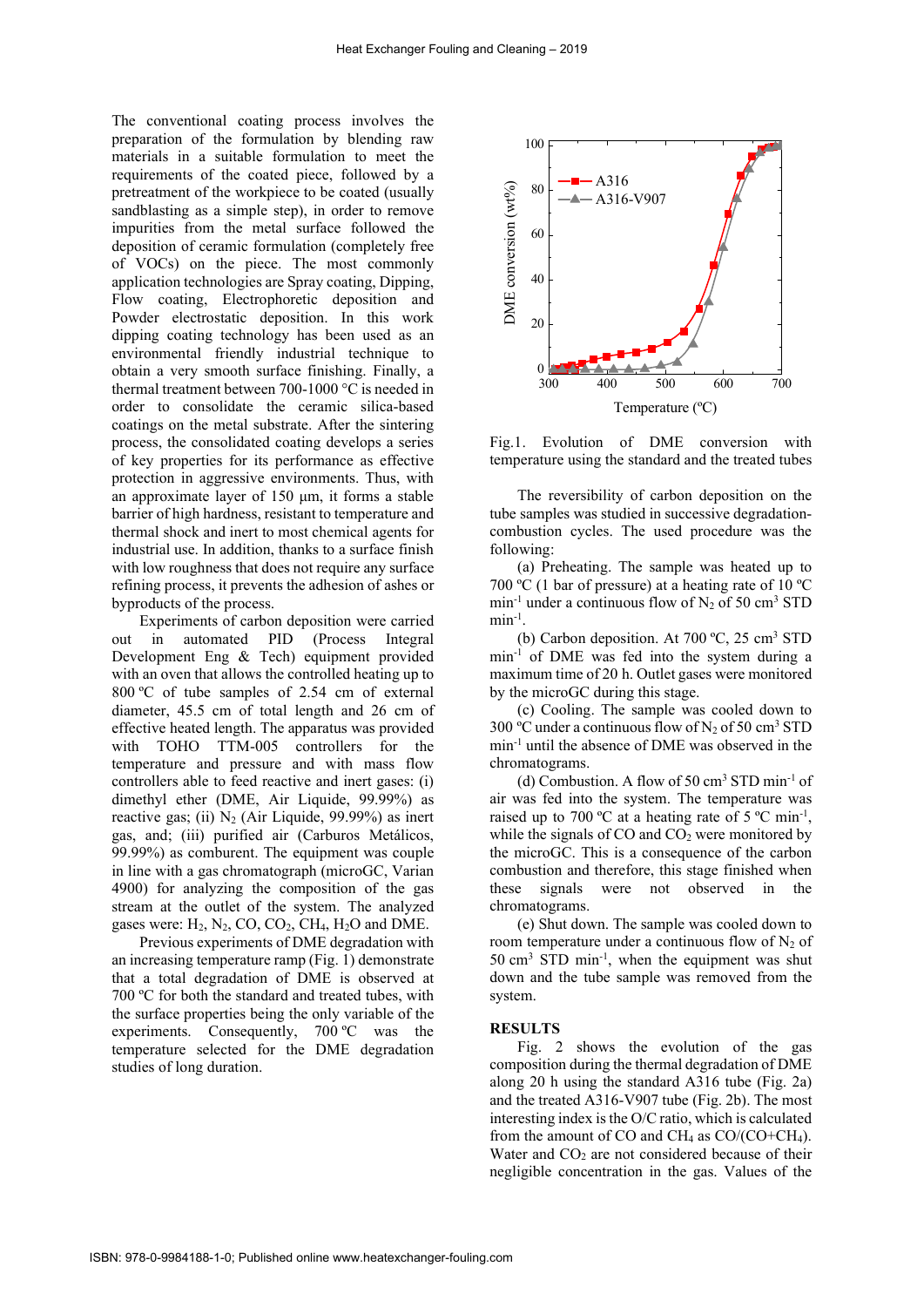O/C ratio higher than 0.5 means a formation of carbon deposits as a consequence of DME degradation, since the observed carbon in the gas is lower than that expected by Eq. (1).



Fig. 2. Evolution with time of the gas stream composition during the DME degradation runs of 20 h using (a) the standard A316 and (b) the treated A316-V907 tube

A clear influence of the material is observed on the evolution of gas composition with time. A small degradation is displayed for the standard tube at the beginning of the reaction, but most of the carbon formation is observed from 6 h. A pronounced acceleration of the deposition rate is observed from 6 to 15 h, reaching a constant formation of carbon deposits between 15 and 20 h of experiment, with a maximum O/C ratio of 0.8. A different performance is exhibited by the coated tube, which only registers small deposition of carbon during the first 3 h of operation. Afterwards, a constant ratio of 0.5 is attained, indicating an almost null deposition of carbon from 3 to 20 h of operation.

The profiles of the gases obtained during combustion of the carbon deposited on both surfaces  $(CO<sub>x</sub>$  fraction, almost totally constituted by  $CO<sub>2</sub>$ ) are

depicted in Fig. 3, with the area under the curve being the total amount of formed  $CO<sub>2</sub>$ . This result is consistent with the trends observed in Fig. 2a and Fig. 2b, and confirms that a significantly higher amount of carbon is deposited on the surface of the standard tube.



Fig. 3. Evolution of the COx fraction obtained in the combustion of the carbon deposited on each tube during the DME degradation runs of 20 h

The main results of the experiments are listed in Table 1. Apart from the effective internal area of the tubes (A) and the time (t), Table 1 contains different indexes related to the carbon mass balance used for monitoring the DME degradation runs: the mass of carbon fed as  $DME$  (C<sub>feed</sub>), the mass of carbon in the outlet gas stream as CO and CH<sub>4</sub> ( $C_{gas}$ ), the mass of carbon formed during each run  $(C<sub>form</sub>, the balance$ between  $C_{\text{feed}}$  and  $C_{\text{gas}}$ ), the mass of carbon deposited during each run  $(C<sub>dep</sub>, calculated from the$ total amount of  $CO<sub>2</sub>$  formed), the yield of carbon deposited referred to the formed one  $(Y_{dep})$  and the rate of carbon deposition, per unit of time and area  $(R_{dep})$ .

According to the results obtained at the same conditions, similar values of carbon are formed with both samples ( $C_{form}$ , 4.99 and 4.45 g for the standard and treated tubes, respectively). However, a pronounced decrease in the deposits  $(C_{dep})$  is observed by the coated A316-V907 tube, which is also related to the much slower deposition rate  $(R<sub>den</sub>$ , 7.37 and 0.35 g  $h^{-1}m^{-2}$  for the standard and coated tubes, respectively). Therefore, the ceramic coating demonstrates to be effective for reducing the deposition of carbon during operation and thus, showing a very promising antifouling behaviour.

Table 1. Results of carbon deposition after 20 h of operation time for the standard and treated tubes

| operation third for the standard and treated tables |      |           |
|-----------------------------------------------------|------|-----------|
| Sample                                              | A316 | A316-V907 |
| $A$ (cm <sup>2</sup> )                              | 163  | 163       |
| t(h)                                                | 20   | 20        |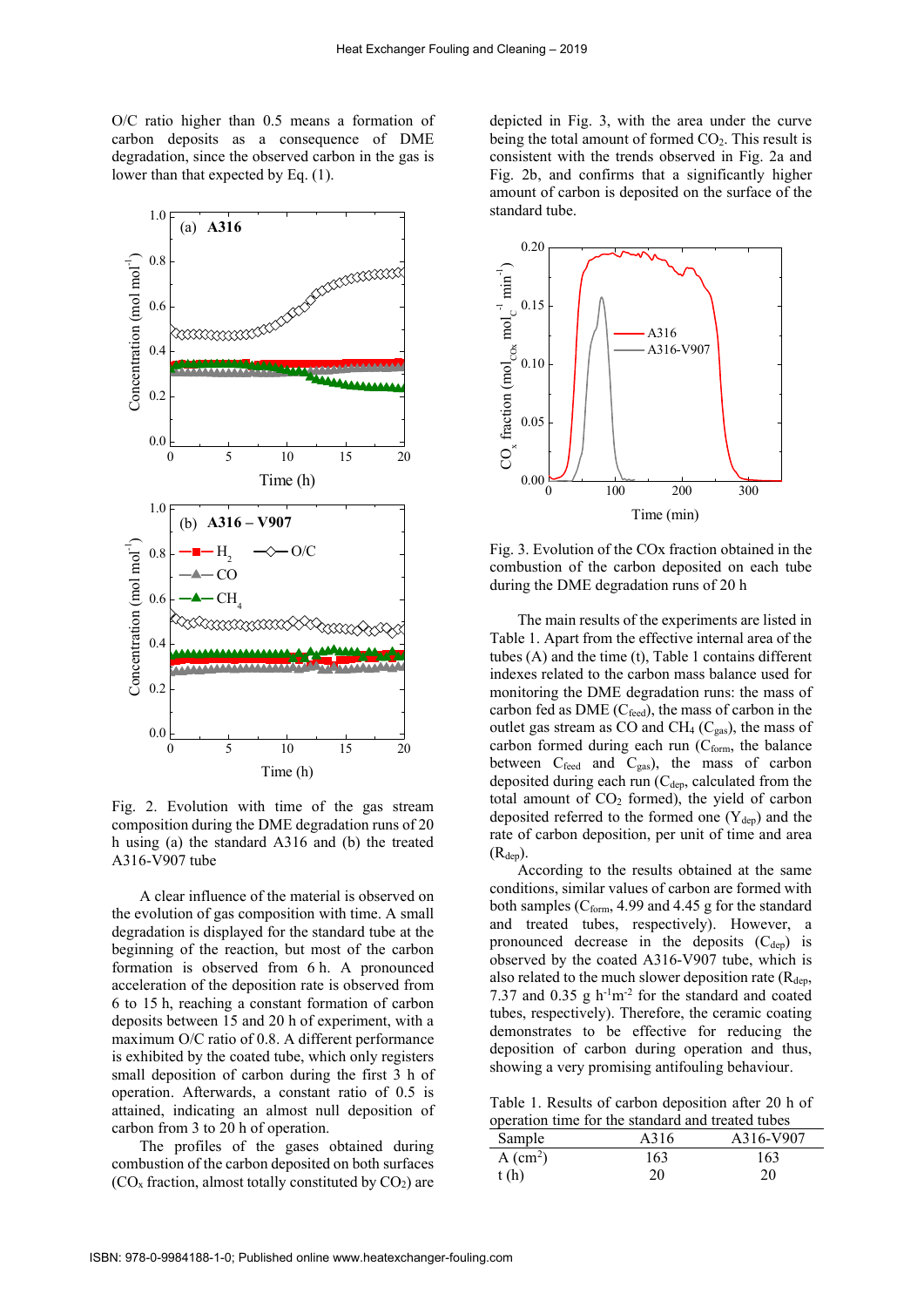| $C_{\text{feed}}(g)$        | 21.56 | 21.56 |
|-----------------------------|-------|-------|
| $C_{gas}(g)$                | 16.56 | 17.11 |
| $C_{form}$ (g)              | 4.99  | 4.45  |
| $C_{dep}$ (g)               | 2.41  | 0.12  |
| $Y_{dep}$ (wt%)             | 48.20 | 2.60  |
| $R_{dep} (g h^{-1} m^{-2})$ | 7.37  | 0.35  |

One of the main issues of the standard tube is its catalytic performance in the formation of carbon deposits. In this sense, after the combustion of the deposits, the carbon deposition is promoted in the second experimental run (results not shown). This is also crucial for the lifetime of materials, since the possibility of making the formation and combustion of carbon deposits completely reversible could improve the performance of the desired operation. The reusability of the coated tube was also studied in five successive experimental cycles and the results of carbon deposition yield  $(Y_{dep})$  are shown in Fig. 4. As observed, the differences between the cycles are negligible, which suggests reversibility in the formation and combustion of carbon and then indicates that the coated tubes are capable of working in successive cycles.



Fig. 4. Carbon deposition on the surface of the coated A316-V907 tube in successive DME degradation cycles

According to the results in Fig. 2, the deposition of carbon on the surface of coated tube is expected to occur during the first hours of operation. For this reason, experiments were carried out using three different operation times in order to study the evolution of carbon deposition with time. Fig. 5 depicts the evolution of the gas composition during the experiments for 3 (Fig. 5a), and 8 h (Fig. 5b). Moreover, Fig. 6 shows the  $CO<sub>X</sub>$  profiles of the carbon deposit combustion in each case, together with that corresponding to the DME degradation run of 20 h. Similar results are obtained in all cases and practically any differences between the gas composition distributions are observed. A moderate

increase in the carbon production and deposition from 3 to 8 h can be estimated regarding the O/C ratio (Fig. 5b), which is slightly higher in this particular case.



Fig. 5. Evolution with time of the gas stream composition during the DME degradation using the coated A316-V907 tube for (a) 3 and (b) 8 h

The  $CO<sub>X</sub>$  profiles are practically overlapped for the carbon combustion at the three different operation temperatures. A small increase in the area under the curve can be seen for the experiment of 8 h respect to that of 3 h that is in agreement with the aforementioned increase in the O/C ratio.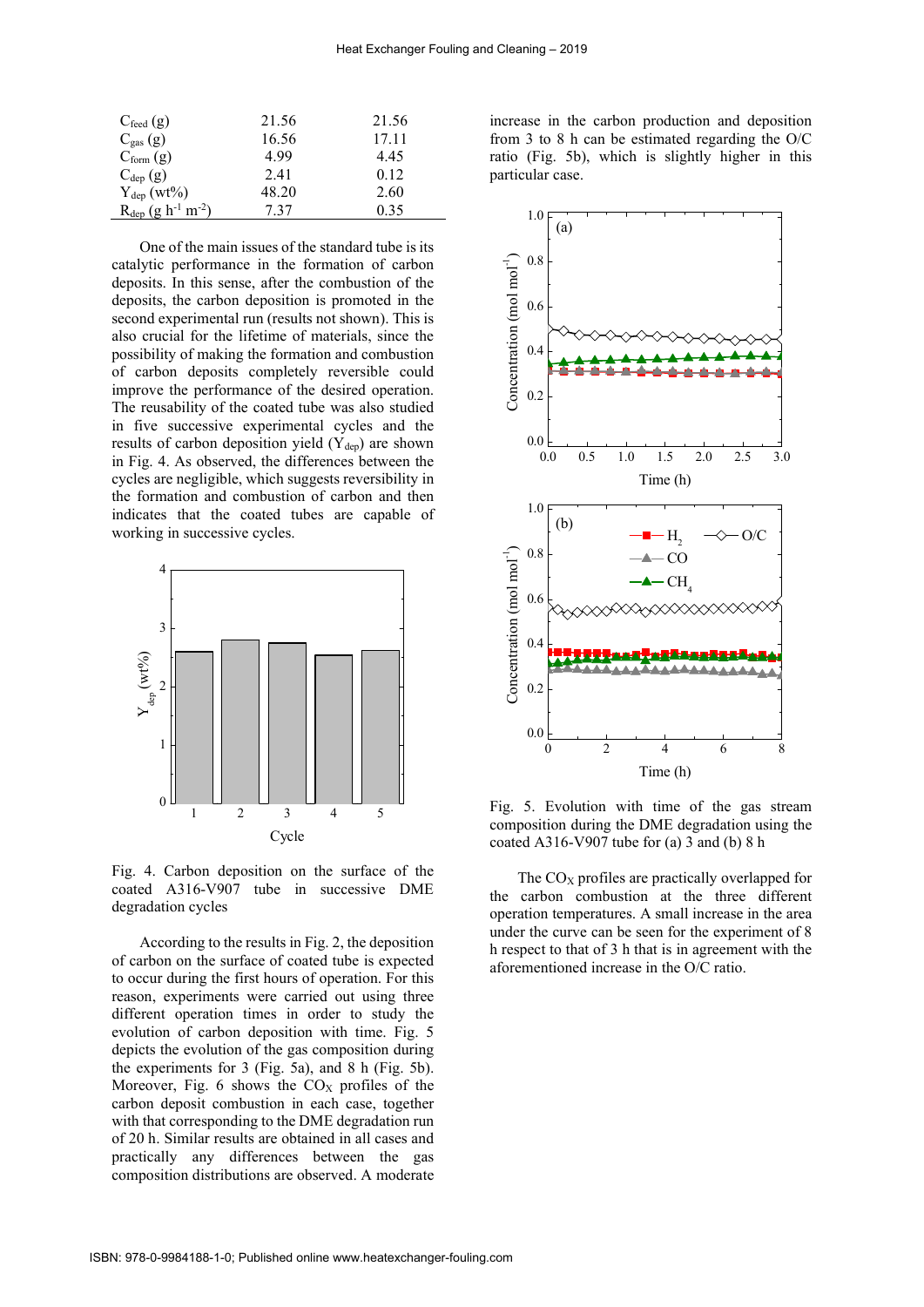

Fig. 6. Evolution of the  $CO<sub>X</sub>$  fraction obtained in the combustion of the carbon deposited on the A316- V907 tube during DME degradation runs of different duration

The main results of these experiments with different duration are summarized in Table 2. In this case, increases in the formed carbon  $(C_{form})$  are registered upon increasing the operation time. Nevertheless, the carbon deposition does not increase from operation times higher than  $8 \text{ h } (C_{den},$ 0.11 and 0.12 g for 8 and 20 h, respectively). Interestingly, the yield of carbon deposition  $(Y_{dep})$ and the rate of carbon deposition  $(R<sub>den</sub>)$  decreases with the operation time (minima of  $2.6 \text{ wt\%}$  and  $0.35$  g h<sup>-1</sup> m<sup>-2</sup> after 20 h), pointing out the good performance of this coated tube at long operation times.

Table 2. Results of carbon deposition after 3, 8 and 20 h of operation time for the coated tube

| Sample                      |      | A316-V907 |       |
|-----------------------------|------|-----------|-------|
| $A$ (cm <sup>2</sup> )      | 163  | 163       | 163   |
| t(h)                        | 3    | 8         | 20    |
| $C_{\text{feed}}(g)$        | 3.23 | 8.62      | 21.6  |
| $C_{gas}(g)$                | 2.53 | 6.75      | 17.11 |
| $C_{form} (g)$              | 0.70 | 1.88      | 4.45  |
| $C_{dep}$ (g)               | 0.05 | 0.11      | 0.12  |
| $Y_{dep}$ (wt%)             | 6.93 | 5.64      | 2.60  |
| $R_{dep} (g h^{-1} m^{-2})$ | 0.99 | 0.81      | 0.35  |

## **CONCLUSION**

The thermal degradation of dimethyl ether at 700 ºC has been proved to be a suitable reaction test to analyze the formation of carbon deposits on the internal surface of a standard stainless steel tube and tube coated with a ceramic layer. Carbon is similarly produced in both cases (ca. 21% of the feed) at 700 ºC, but a pronounced decrease in the carbon deposition is observed after the coating treatment. Less than 3% of the carbon is retained in the treated tube surface, whereas a value of ca. 48% is attained

for the standard stainless steel tube. Experiments of different duration reveal that the deposition of carbon in the case of the coated tube manly occurs in the first 8 h, thus drastically decreasing the deposition rate afterwards. Moreover, the coated tube shows a practically reversible formation and combustion of the carbon deposits, making it appropriate for sequenced operation cycles. Based on this, the possibilities of operating without fouling after 8 h and of reusing the tubes extend their lifetime even operating under severe carbon deposition conditions.

This technological approach provides an efficient and environmentally friendly solution that protects the components of critical degradation and maintains energy efficiency by avoiding the phenomena of contamination and corrosion. Its nature makes it especially suitable for protecting metallic substrates in high corrosion and dirt environments (refineries, petrochemical industry, cement industry and power plants, even in marine winds).

In this sense, the most important innovation is to combine in a single layer three key properties, such as resistance to temperature, resistance to corrosive/abrasive environments and antifouling properties, due to a very low roughness, which means that the coating has no influence on the flow of material that circulates inside the pipeline, as well as hindering the generation of unwanted deposits.

# NOMENCLATURE

| A                 | Effective contact area, $m2$           |
|-------------------|----------------------------------------|
| t                 | Operation time, s                      |
| $C_{\text{feed}}$ | Total carbon in the feed, g            |
| $C_{gas}$         | Total carbon in the gas stream, g      |
| $C_{\text{form}}$ | Total formed carbon, g                 |
| $C_{dep}$         | Total deposited carbon, g              |
| $Y_{dep}$         | Yield of carbon deposition, $g g^{-1}$ |
| $\rm R_{dep}$     | Rate of carbon deposition, g           |

# Subscript

| feed | in the feed       |
|------|-------------------|
| gas  | in the gas stream |
| form | formed            |
| dep  | deposited         |

#### **REFERENCES**

- [1] Behranvand, E., Mozdianfard, M.R., Diaz-Bejarano, E., Colleti, F., Orzlowski, P., Macchietto, S., *A comprehensive investigation of refinery preheaters foulant samples originated by heavy crude oil fractions as heating fluids*, Fuel, 224, pp. 529–536, 2018.
- [2] Lin, L., Lai, M., Li, H., Tian, F., Chen, Y., Su, J., Lin, J., *Investigation of carbon deposition induced by pyrolytic decomposition of ethylene*, RCS Advance, 7, pp. 29639–29644, 2017.
- [3] Zhao, Z., Chaos, M. , Kazakov, A., Dryer, F.L., *Thermal Decomposition Reaction and a Comprehensive Kinetic Model of Dimethyl*